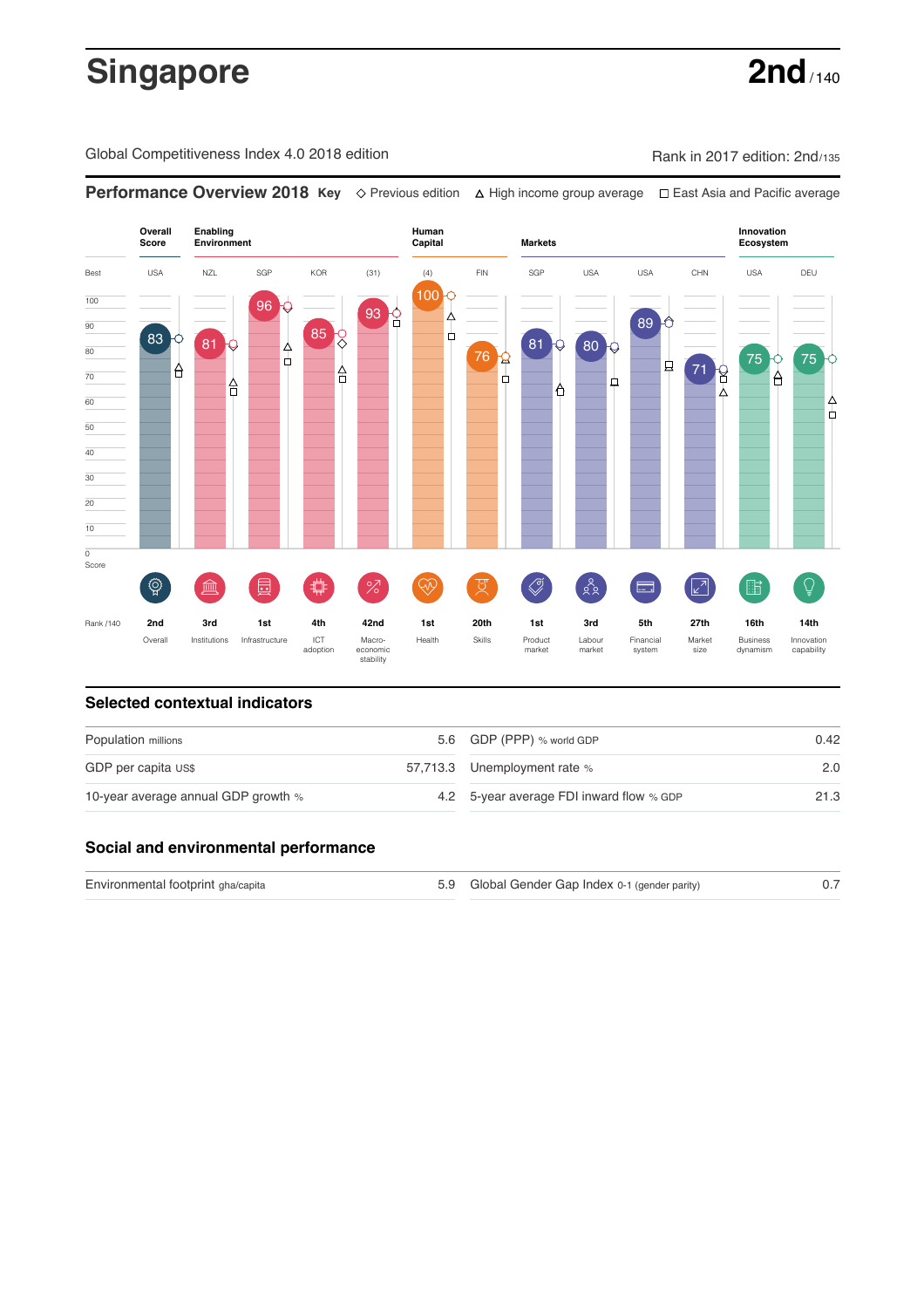# **Singapore 2nd**/140

| <b>Index Component</b>                                                   | Value            | Score *               | Rank/140       | <b>Best Performer</b>        |
|--------------------------------------------------------------------------|------------------|-----------------------|----------------|------------------------------|
| 寙<br>Pillar 1: Institutions 0-100 (best)                                 |                  | 80.7 $\uparrow$       | 3              | <b>New Zealand</b>           |
| Organized crime 1-7 (best)<br>1.01                                       | 6.5              | $91.1$ 1              | 3              | Finland                      |
| 1.02 Homicide rate /100,000 pop.                                         | 0.3              | $100.0 =$             | 3              | Multiple (9)                 |
| 1.03 Terrorism incidence 0 (very high) -100 (no incidence)               | 100.0            | $100.0 =$             | 1              | Multiple (24)                |
| 1.04 Reliability of police services 1-7 (best)                           | 6.5              | 91.9 $\sqrt{ }$       | $\overline{2}$ | Finland                      |
| 1.05 Social capital 0-100 (high)                                         | 57.6             | 57.6 个                | 26             | Australia                    |
| 1.06 Budget transparency 0-100 (best)                                    | 84.6             | $84.6 =$              | 14             | Multiple (2)                 |
| 1.07 Judicial independence 1-7 (best)                                    | 5.7              | 78.0 ↑                | 19             | Finland                      |
| 1.08 Efficiency of legal framework in challenging regulations 1-7 (best) | 4.6              | 59.4 $\sqrt{ }$       | 17             | Finland                      |
| 1.09 Freedom of the press 0-100 (worst)                                  | 51.0             | 49.1 ↑                | 124            | Norway                       |
| 1.10 Burden of government regulation 1-7 (best)                          | 5.6              | 76.1 ↓                | 1              | Singapore                    |
| 1.11 Efficiency of legal framework in settling disputes 1-7 (best)       | 6.2              | 86.1 ↓                | 1              | Singapore                    |
| 1.12 E-Participation Index 0-1 (best)                                    | 0.97             | 96.6 ↑                | 13             | Multiple (3)                 |
| 1.13 Future orientation of government 1-7 (best)                         | 6.1              | 85.6 $\sqrt{ }$       | 1              | Singapore                    |
| 1.14 Incidence of corruption 0-100 (best)                                | 84.0             | $84.0 =$              | 6              | New Zealand                  |
| 1.15 Property rights 1-7 (best)                                          | 6.3              | 89.0 ↓                | 3              | Finland                      |
| 1.16 Intellectual property protection 1-7 (best)                         | 6.3              | 87.8 ↑                | 3              | Finland                      |
| 1.17 Quality of land administration 0-30 (best)                          | 29.0             | $96.7 =$              | 1              | Singapore                    |
| 1.18 Strength of auditing and reporting standards 1-7 (best)             | 6.3              | 88.5 ↓                | 2              | Finland                      |
| 1.19 Conflict of interest regulation 0-10 (best)                         | 9.3              | $93.0 =$              | 1              | Multiple (2)                 |
| 1.20 Shareholder governance 0-10 (best)                                  | 6.7              | $67.0 =$              | 32             | Kazakhstan                   |
| 員<br>Pillar 2: Infrastructure 0-100 (best)                               |                  | $95.7$ ↑              | 1              | Singapore                    |
| 2.01 Road connectivity index 0-100 (best)                                | n/a              | n/a                   | n/a            | <b>United States</b>         |
| 2.02 Quality of roads 1-7 (best)                                         | 6.4              | $90.8$ ↑              | 1              | Singapore                    |
|                                                                          | n/a              | n/a                   | n/a            | Multiple (20)                |
| 2.03 Railroad density km of roads/square km                              | 5.8              | 80.5 $\sqrt{ }$       | 5              | Switzerland                  |
| 2.04 Efficiency of train services 1-7 (best)                             |                  |                       |                |                              |
| 2.05 Airport connectivity score                                          | 352,687.7<br>6.7 | 85.4 $\sqrt{ }$       | 23<br>1        | Multiple (8)                 |
| 2.06 Efficiency of air transport services 1-7 (best)                     |                  | $95.0$ ↑              | 2              | Singapore                    |
| 2.07 Liner Shipping Connectivity Index 0-157.1 (best)                    | 115.1            | $100.0 =$             |                | Multiple (4)                 |
| 2.08 Efficiency of seaport services 1-7 (best)                           | 6.4<br>100.0     | $90.6$ ↑<br>$100.0 =$ | 1<br>1         | Singapore<br>Multiple (66)   |
| 2.09 Electrification rate % pop.                                         |                  | $100.0 =$             | 1              |                              |
| 2.10 Electric power transmission and distribution losses % output        | 1.8<br>2.3       | $99.7 =$              |                | Multiple (9)                 |
| 2.11 Exposure to unsafe drinking water % pop.                            | 6.9              |                       | 25<br>3        | Multiple (23)<br>Switzerland |
| 2.12 Reliability of water supply 1-7 (best)                              |                  | 97.5 ↑                |                |                              |
| O<br>Pillar 3: ICT adoption 0-100 (best)                                 |                  | $85.2$ ↑              | 4              | Korea, Rep.                  |
| 3.01 Mobile-cellular telephone subscriptions /100 pop.                   | 148.2            | $100.0 =$             | 17             | Multiple (68)                |
| 3.02 Mobile-broadband subscriptions /100 pop.                            | 148.2            | n/a                   | 4              | <b>United Arab Emirates</b>  |
| 3.03 Fixed-broadband Internet subscriptions /100 pop.                    | 25.8             | $51.5 +$              | 39             | Switzerland                  |
| 3.04 Fibre Internet subscriptions /100 pop.                              | 20.9             | n/a                   | 4              | Korea, Rep.                  |
| 3.05 Internet users % pop.                                               | 84.5             | 84.5 ↑                | 24             | Iceland                      |
| ℅<br>Pillar 4: Macroeconomic stability 0-100 (best)                      | $\overline{a}$   | 92.6 ↑                | 42             | Multiple (31)                |
| 4.01 Inflation annual % change                                           | 0.0              | 98.7 ↑                | 86             | Multiple (74)                |
| 4.02 Debt dynamics 0-100 (best)                                          | 86.5             | 86.5 ↓                | 42             | Multiple (36)                |
| Qv<br>Pillar 5: Health 0-100 (best)                                      | $\overline{a}$   | $100.0 =$             | 1              | Multiple (4)                 |
| 5.01 Healthy life expectancy years                                       | 73.6             | $100.0 =$             | 1              | Multiple (4)                 |
| 섯<br>Pillar 6: Skills 0-100 (best)                                       | $\overline{a}$   | 76.0 ↓                | 20             | Finland                      |
| 6.01 Mean years of schooling Years                                       | 11.5             | $76.5 =$              | 35             | Finland                      |
| 6.02 Extent of staff training 1-7 (best)                                 | 5.3              | 72.5 ↓                | 6              | Switzerland                  |
| 6.03 Quality of vocational training 1-7 (best)                           | 5.3              | 72.3 ↓                | 8              | Switzerland                  |
| 6.04 Skillset of graduates 1-7 (best)                                    | 5.4              | 72.6 ↓                | 5              | Switzerland                  |
| 6.05 Digital skills among population 1-7 (best)                          | 5.7              | 77.7 ↓                | 6              | Sweden                       |
| 6.06 Ease of finding skilled employees 1-7 (best)                        | 5.1              | 68.3 ↑                | 9              | <b>United States</b>         |
| 6.07 School life expectancy Years                                        | 15.4             | $85.6 =$              | 44             | Multiple (9)                 |
| 6.08 Critical thinking in teaching 1-7 (best)                            | 4.4              | 57.4 ↑                | 21             | <b>United States</b>         |
| 6.09 Pupil-to-teacher ratio in primary education Ratio                   | 17.4             | $81.4 =$              | 61             | Multiple (6)                 |